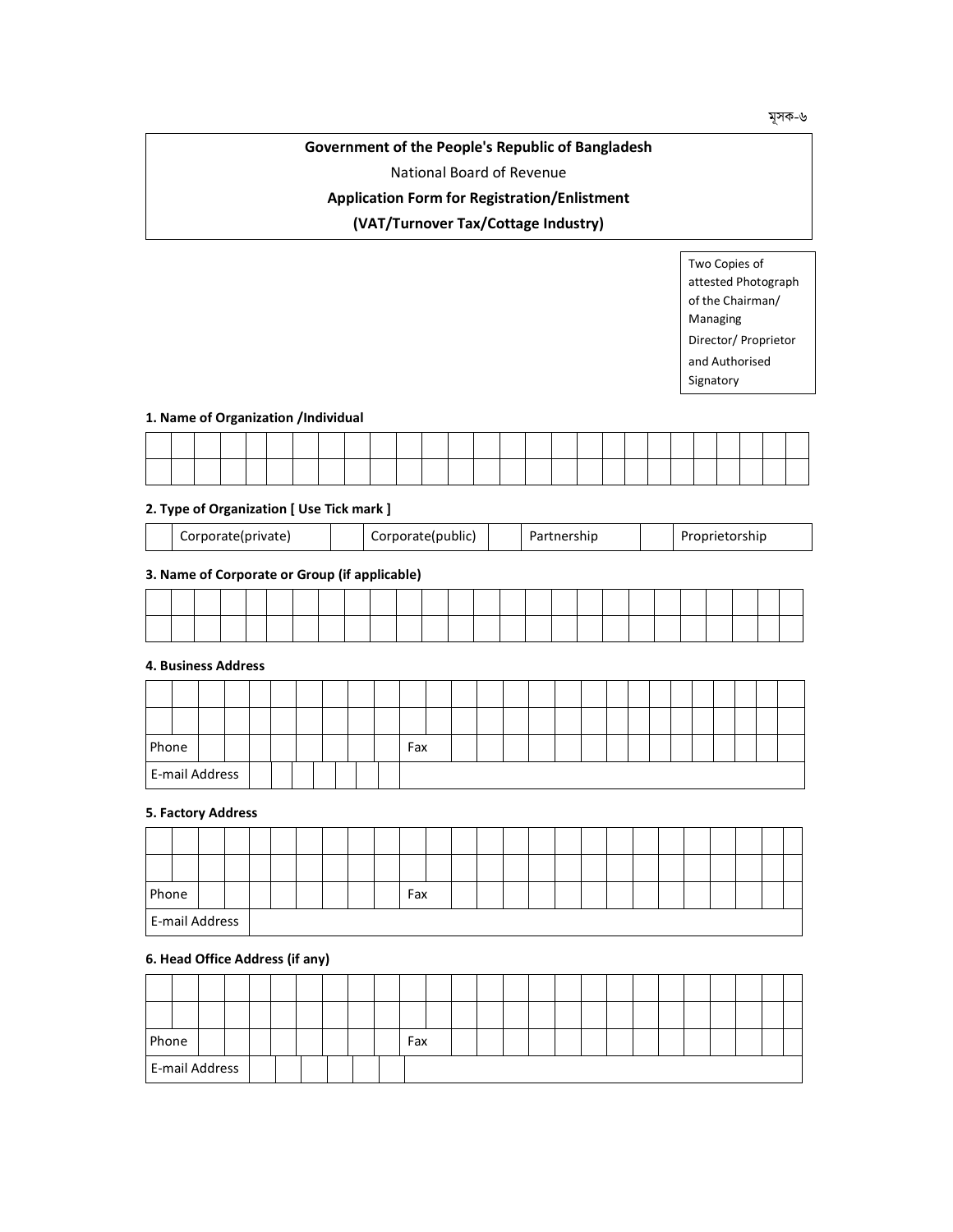#### **7. Permanent Address of the Chairman/Managing Director/Director/Proprietor**

| Phone          |  |  |  |  |  | Fax |  |  |  |  |  |  |  |
|----------------|--|--|--|--|--|-----|--|--|--|--|--|--|--|
| E-mail Address |  |  |  |  |  |     |  |  |  |  |  |  |  |

*(If needed, please use separate sheet)* 

## **8. Bank Account Number of the Company/ Proprietor (If the number of accounts more than one, mention all accounts, Banks and Branches name)**

| $A/C$ No.        |  |  |         |  |  |  |  |  |
|------------------|--|--|---------|--|--|--|--|--|
| <b>Bank Name</b> |  |  |         |  |  |  |  |  |
| Branch Name      |  |  | Address |  |  |  |  |  |
| E-mail Address   |  |  |         |  |  |  |  |  |

*(If needed, please use separate sheet)*

#### **9. Subsidiary Units (if any)**

| SI. No. | Name | Address |
|---------|------|---------|
|         |      |         |

### **10. Taxpayer Classification [***Use Tick mark (√) where applicable***]**

| <b>Tax Category</b>            | Taxpayer Type           | Other Information        |
|--------------------------------|-------------------------|--------------------------|
| <b>VAT</b>                     | Supplier (Manufacturer) | Trade License No.::      |
|                                |                         | Authority ::             |
|                                |                         | Fiscal Year:             |
|                                | Supplier (Trader)       |                          |
| <b>Turnover Tax</b>            | Service Renderer        | Import Reg. No.::        |
| (Yearly/Quarterly/Monthl<br>y) |                         | (Put an 'X' if exempted) |
| Cottage Industry               | Importer                | Export Reg. No.::        |
|                                |                         | (Put an 'X' if exempted) |
| Other                          | Exporter                |                          |

**11. Type of Registration:**  $\Box$  Unit  $\Box$  Central (Franchise)

**12. TIN of the Chairman/Managing Director/Directors/Proprietor :** 



<u> Tanton de la contra de la c</u>  $\blacksquare$ - 1

 *(If needed, please use separate sheet)*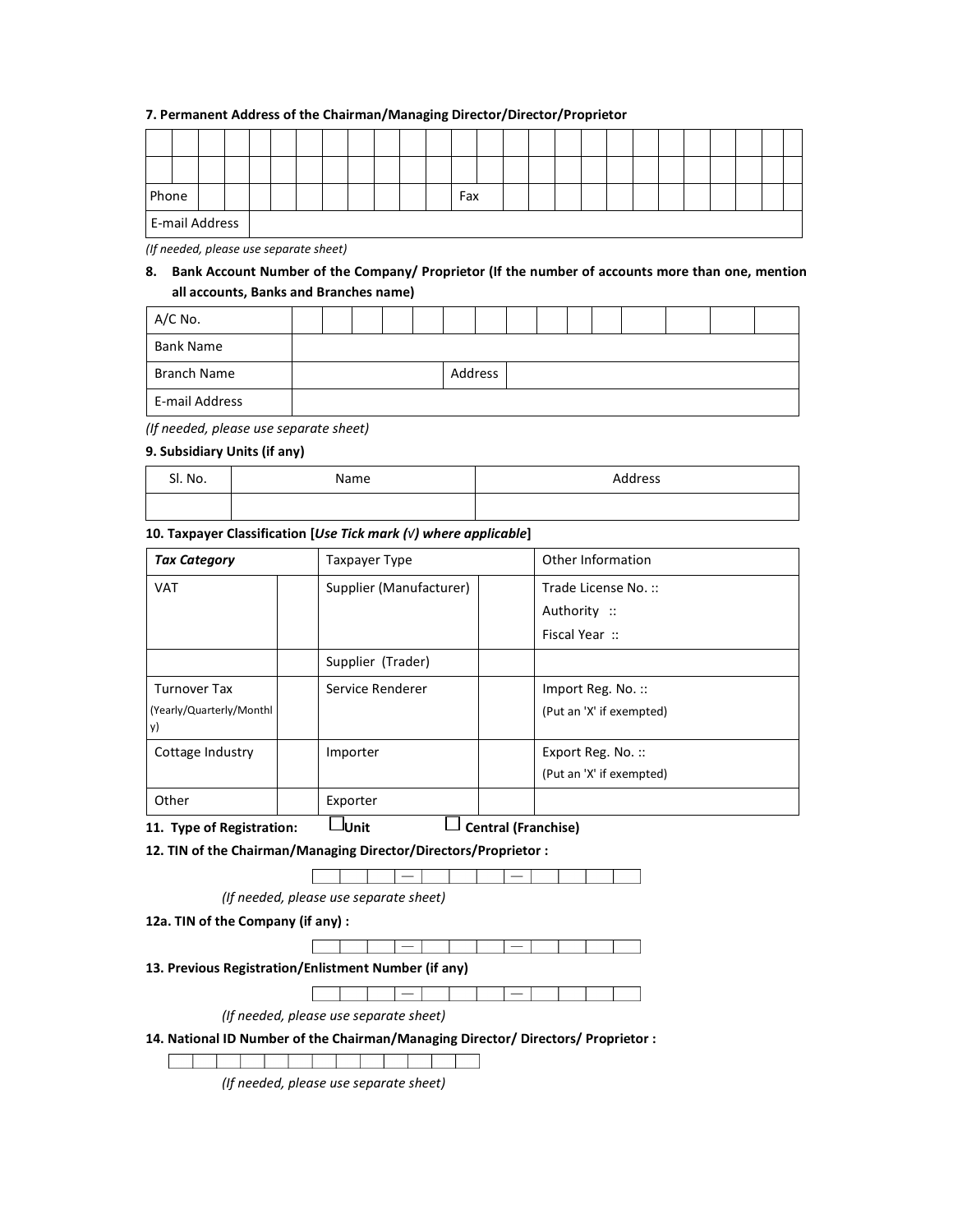# **15. Item(s) to be produced and/or traded / Service(s) to be rendered :**

| Name | H. S. Code / Service Code | Probable yearly Turnover |
|------|---------------------------|--------------------------|
|      |                           |                          |

 *(If needed, please use separate sheet)* 

|                                                                             | <b>General Instructions</b>                                                                           |  |  |  |  |  |  |  |  |  |
|-----------------------------------------------------------------------------|-------------------------------------------------------------------------------------------------------|--|--|--|--|--|--|--|--|--|
| 1. Application form must be filled in capital letters.                      |                                                                                                       |  |  |  |  |  |  |  |  |  |
|                                                                             | 2. Registration Number (BIN #) cannot be allotted unless this application form is properly filled in. |  |  |  |  |  |  |  |  |  |
| I hereby declare that the information furnished above is true and complete. |                                                                                                       |  |  |  |  |  |  |  |  |  |
| Name/Designation of Authorized Officer<br>Position / Title                  |                                                                                                       |  |  |  |  |  |  |  |  |  |
| Date<br>Signature                                                           |                                                                                                       |  |  |  |  |  |  |  |  |  |

# For Official Use Only

| To be filled at the Issuing Office |           |  |        |  |       |          |                                         |  |        |  |  |  |  |  |  |  |  |  |
|------------------------------------|-----------|--|--------|--|-------|----------|-----------------------------------------|--|--------|--|--|--|--|--|--|--|--|--|
| Status of<br>Application           | New       |  | Change |  | Close |          | <b>BIN</b>                              |  |        |  |  |  |  |  |  |  |  |  |
| Effective Date of<br>Registration  |           |  |        |  |       |          |                                         |  |        |  |  |  |  |  |  |  |  |  |
| <b>Activity Code</b>               |           |  |        |  |       |          |                                         |  |        |  |  |  |  |  |  |  |  |  |
| Application<br>Category            | Mandatory |  |        |  |       | Optional |                                         |  | Forced |  |  |  |  |  |  |  |  |  |
| Circle Code:                       |           |  |        |  |       |          |                                         |  |        |  |  |  |  |  |  |  |  |  |
| Seal of the Office                 |           |  |        |  |       |          | Name /Designation of Authorized Officer |  |        |  |  |  |  |  |  |  |  |  |
| Date                               |           |  |        |  |       |          | Signature                               |  |        |  |  |  |  |  |  |  |  |  |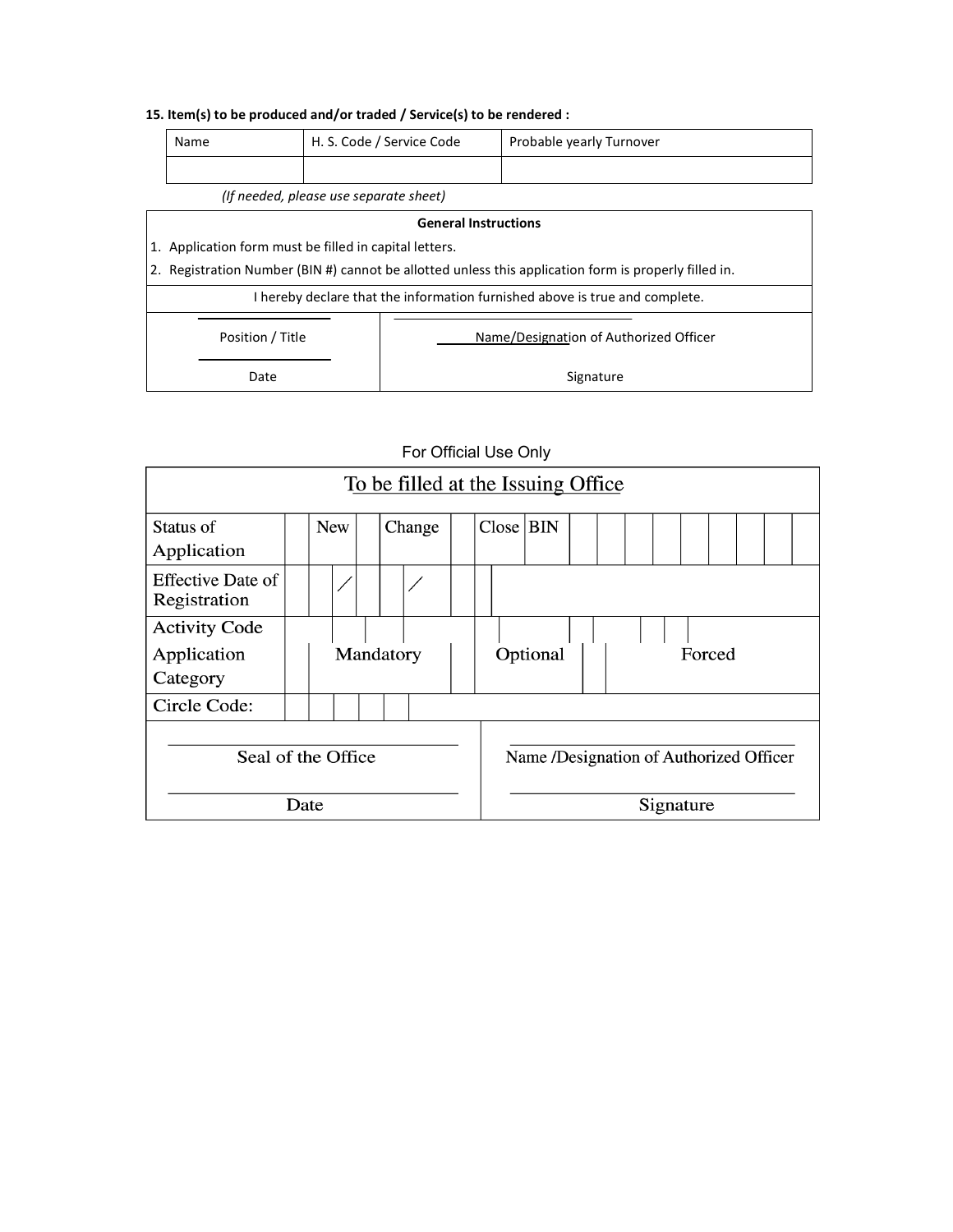# আবেদনকারীর জন্য নির্দেশনা

| ক্ৰমিক | পূরণের বিষয়                                      | পূরণের নির্দেশিকা                                                                                                                                                                                                                                                                                                                                                            |
|--------|---------------------------------------------------|------------------------------------------------------------------------------------------------------------------------------------------------------------------------------------------------------------------------------------------------------------------------------------------------------------------------------------------------------------------------------|
| নং     |                                                   |                                                                                                                                                                                                                                                                                                                                                                              |
| 1.     | Name of<br>organization/<br>individual            | ব্যবসায় প্রতিষ্ঠানের পূর্ণ নাম লিখিতে হইবে।                                                                                                                                                                                                                                                                                                                                 |
| 3.     | Name of<br>Corporate/<br>group (if<br>applicable) | প্রতিষ্ঠানটি যদি কর্পোরেট অথবা ব্যবসায়িক গ্রন্নপ হয় তবে উক্ত কর্পোরেট অথবা<br>গ্রম্বপের নাম স্পষ্টভাবে লিখিতে হইবে।                                                                                                                                                                                                                                                        |
| 4.     | <b>Business Address</b>                           | যে স্থানে করযোগ্য কার্যক্রম তথা ব্যবসায় পরিচালনা করা হইতেছে সেই স্থানের পূর্ণ<br>ঠিকানা, ইমেইল অ্যাড্রেস এবং টেলিফোন/ফ্যাক্স নম্বর স্পষ্ট অক্ষরে লিখিতে হইবে।<br>বাড়ি বা হোল্ডিং নং, সড়ক ও এলাকার নাম, ডাকঘর, থানা ও জেলার নাম এবং পোস্ট<br>কোড উলেম্নখ করিতে হইবে।                                                                                                       |
| 5.     | <b>Factory Address</b>                            | যে স্থানে পণ্যের উৎপাদন কার্যক্রম পরিচালনা করা হইতেছে সেই স্থানের পূর্ণ ঠিকানা,<br>ইমেইল অ্যাড্রেস এবং টেলিফোন/ফ্যাক্স নম্বর স্পষ্ট অক্ষরে লিখিতে হইবে। বাড়ি বা<br>হোল্ডিং নং, সড়ক ও এলাকার নাম, ডাকঘর, থানা ও জেলার নাম এবং পোস্ট কোড<br>উলেম্নখ করিতে হইবে।                                                                                                              |
| 6.     | <b>Head Office</b><br>Address                     | যদি প্রতিষ্ঠানটি একক মালিকানাধীন হয় তবে করযোগ্য কার্যক্রম পরিচালনাকারী বা<br>ব্যবসায়ীর স্থায়ী ঠিকানা ইমেইল অ্যাড্রেস এবং টেলিফোন/ফ্যাক্স নম্বর স্পষ্টভাবে<br>লিখিতে হইবে। যদি প্রতিষ্ঠানটি কর্পোরেট বা ব্যবসায় গ্রন্নপ হইয়া থাকে, তাহা হইলে<br>প্রতিষ্ঠানটির মুল তথা রেজিস্টার্ড অফিসের পূর্ণ ঠিকানা এবং টেলিফোন/ফ্যাক্স<br>নম্বর<br>স্পষ্টভাবে লিখিতে হইবে।            |
| 7.     | Permanent<br>Address                              | প্রতিষ্ঠানটি ব্যক্তি মালিকানাধীন হইলে মালিকের স্থায়ী ঠিকানা যেমন: গ্রাম, উপজেলা,<br>ডাকঘর, জেলা এবং লিমিটেড কোম্পানির ক্ষেত্রে চেয়ারম্যান/এমডি/ ইডি/<br>ডাইরেক্টরগণের স্থায়ী ঠিকানা যেমন: গ্রাম, উপজেলা, ভাকঘর ও জেলা উলেস্নখ<br>করিতে হইবে। প্রয়োজনে পৃথক শিট ব্যবহার করা যাইবে।                                                                                        |
| 8.     | Bank<br>Account<br>No.                            | ব্যক্তি মালিকানাধীন বা অংশীদারী প্রতিষ্ঠান হইলে মালিক ও অংশীদারগণের এবং<br>লিমিটেড কোম্পানি হলে কোম্পানির তালিকাভুক্ত ব্যাংক বা ব্যাংকসমূহের হিসাব নম্বর<br>উলেম্বখ করিতে হইবে।                                                                                                                                                                                              |
| 9.     | <b>Subsidiary Units</b>                           | একক মালিকানাধীন প্রতিষ্ঠানের ক্ষেত্রে উক্ত মালিক আরও যে সকল প্রতিষ্ঠানের মালিক<br>সেই সকল প্রতিষ্ঠানের, প্রাইভেট লিমিটেড কোম্পানির ক্ষেত্রে পরিচালকবৃন্দের<br>মালিকানাধীন/ অংশীদারিত্বের সকল প্রতিষ্ঠানের এবং কর্পোরেট বা পাবলিক লিমিটেড<br>কোম্পানির ক্ষেত্রে উক্ত কোম্পানির মালিকানাধীন সকল প্রতিষ্ঠানের তথ্য প্রদান করিতে<br>হইবে। প্রয়োজনে আলাদা শিট ব্যবহার করা যাইবে। |
| 10.    | Taxpayer<br>Classification                        | Tax Category-এর ডান পাশে একটি (√) চিহ্ন ও Tax payer Type-এর ডান<br>পাশে এক বা একাধিক (√) চিহ্ন দিন। ট্রেড লাইসেন্স নম্বর ও অর্থবছর অবশ্যই<br>লিখিতে হইবে। আমদানি বা রপ্তানি রেজিস্ট্রেশন হইতে অব্যাহতিপ্রাপ্ত হইলে<br>রেজিস্ট্রেশন নম্বরের ডান পাশে একটি (x) চিহ্ন দিতে হইবে।                                                                                                |